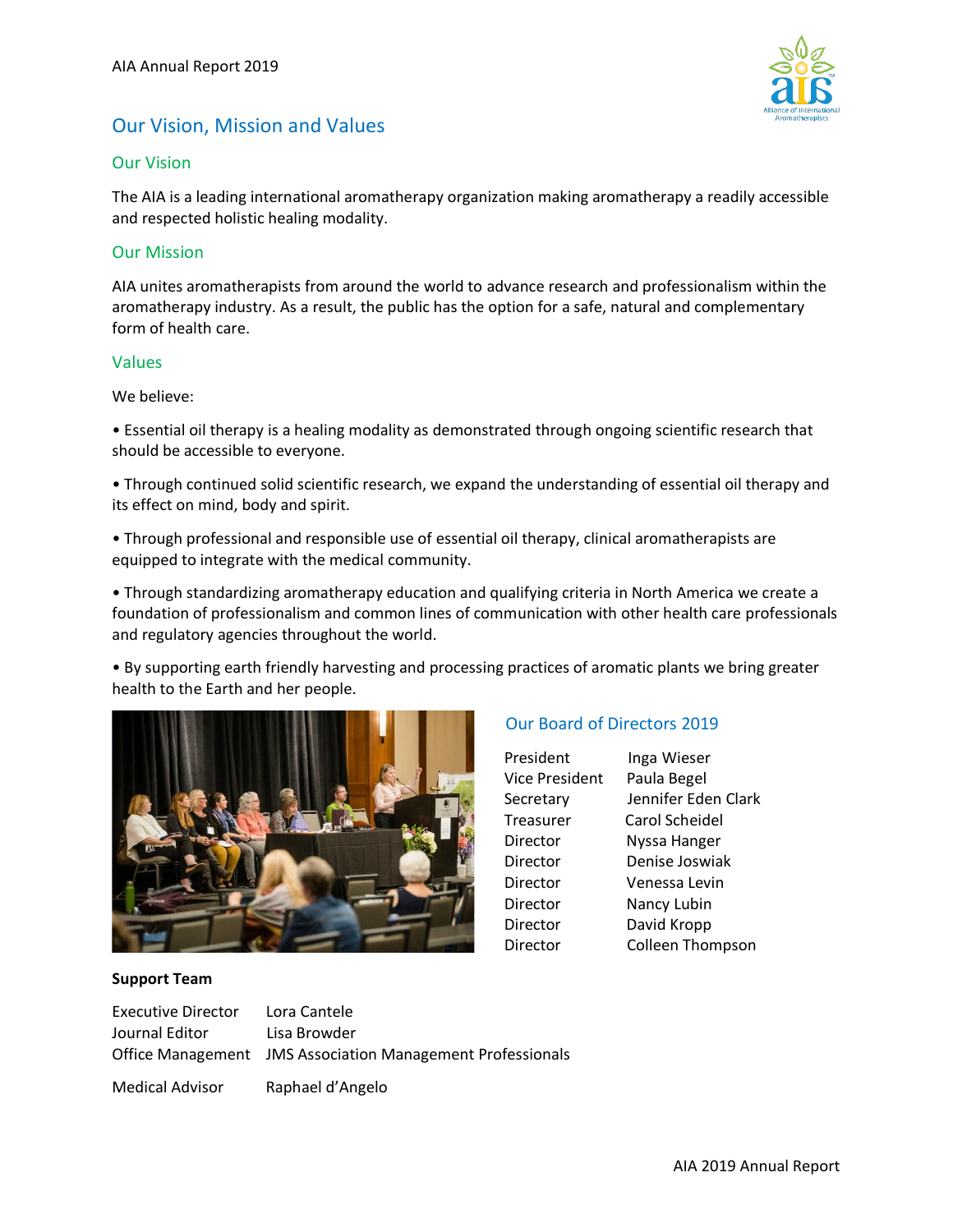#### AIA Annual Report 2019

## Financial Report

#### Carol Scheidel, Treasurer

| 2019 Annual                            |          |  |
|----------------------------------------|----------|--|
| Asset on hand<br>2019                  | \$75,510 |  |
| Change in Assets<br>from previous year | \$23,911 |  |
|                                        |          |  |
| <b>INCOME</b>                          |          |  |
| Conference                             | 68%      |  |
| Membership                             | 26%      |  |
| <b>Inventory Sales</b>                 | 3%       |  |
| Other                                  | 3%       |  |
|                                        |          |  |
| <b>EXPENSES</b>                        |          |  |
| Operations                             | 41%      |  |
| Conference                             | 32%      |  |
| <b>Contract Services</b>               | 16%      |  |
| <b>Business Expenses</b>               | 6%       |  |
| Other                                  | 5%       |  |



## Annual Meeting

Alliance of International Aromatherapists: Annual Member Meeting Minutes – September 28, 2019 Minneapolis, Minnesota – DoubleTree Hilton Park Place

Called to order @ 4:50 PM and report: Inga Wieser, President

**Treasurer's Report**—Carol Scheidel, discussed our desire and efforts to be transparent in all our financial doings. Cynthia Tamlin asked if our Annual Reports are made public. Answer: yes, they are posted online in Jan/Feb.

**Clinical Committee**—Carol Scheidel for Linda Weihbrecht, Carol named the members and gave a brief summary of what they do.

**Fundraising Committee**—Carol Scheidel, discussed the crowdfunding for the Franklin Institute "Intangibles" study. We have pledged to raise \$25,125.

#### **Education Committee Report**—Colleen Thompson (Chair)

Anita James chaired the AIA Education Committee until November 2018. The following is her Annual Report:

The Education Committee has continued to meet on a regular basis through the year. It has been a busy year and we have implemented a lot of updates and changes. Webinars have replaced teleconferences with the MP4 files being able to be purchased and downloaded after the replay time has elapsed. All webinar recordings are now available for a year on our website plus and Rep Webinar recordings that have been approved for CPDs.

As a committee we have reviewed the 1-hour Aromatherapy talk outline and added a 3- and a 6-hour outline. These are all available to download on the members area of the website. We have created a reading list which is linked to the AIA's Amazon account on the website from which we earn money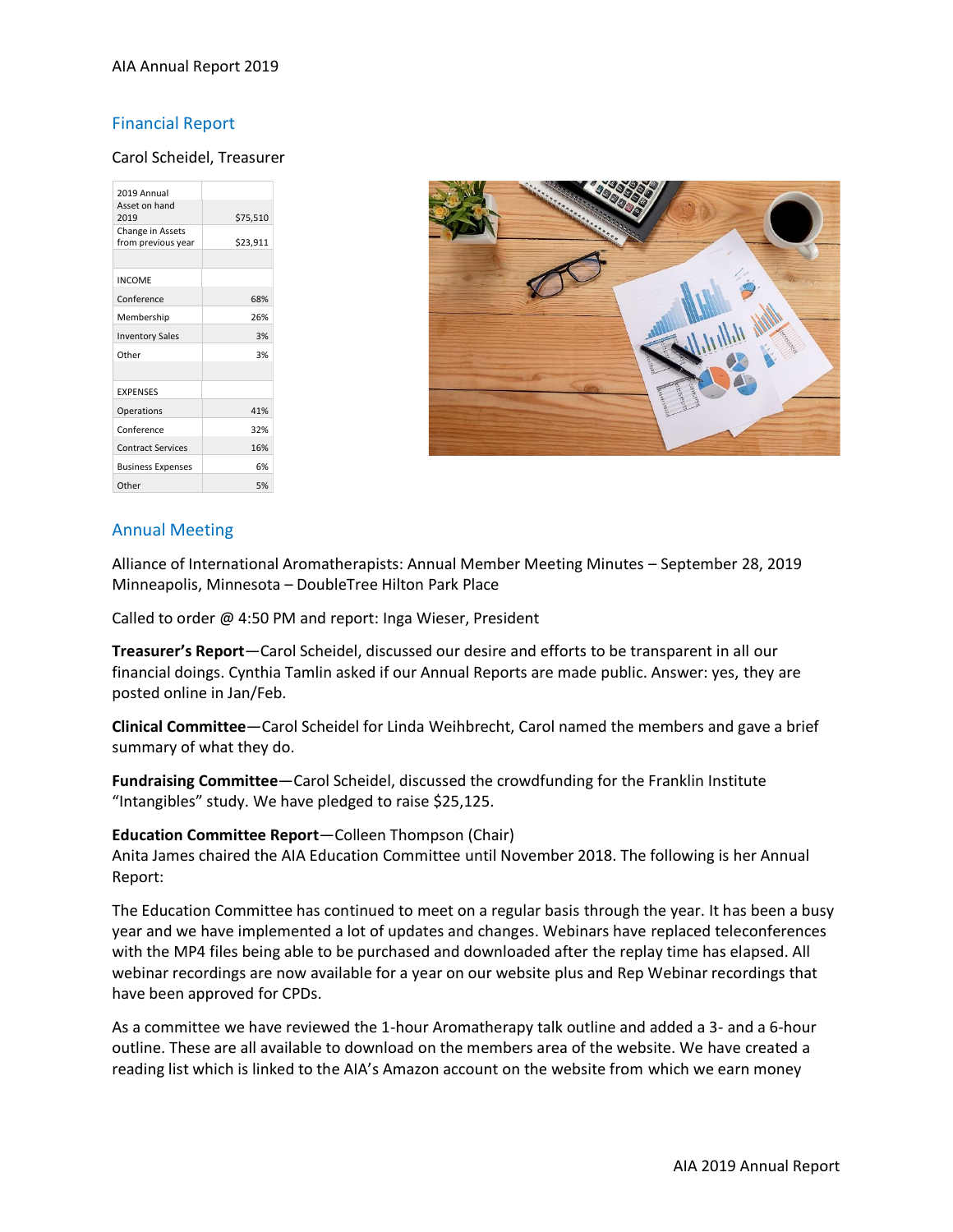when people click through and buy the books. The Education Committee have also been part of the process to implement CPD for all professional members.

In addition, the Education Committee amended the job descriptions of the committee members to reflect increased duties including dip sampling and creating and sending CPD Certificates (formerly done by the management company). The primary focus in 2019 was researching automated methods of creating CPD Certificates, creating SMART Objectives for the Regional Reps and Case Study Awards.

Notes: Member Clicks being questioned to see if they can generate the CPD certificates. In the meantime, send you requests to CPD@alliance-aromatherapists.org

There are some great webinars slated for October, November, and December.

The purpose of the 1,3, and 6-hour Aromatherapy Talk outlines were explained. These can be found in the Member's Only section of the website, as templates to give presentations.

The committee would welcome new members.

They did a review of their individual strengths to see how each person can contribute.

## **Research Committee Report**—Paula Begel *for* Julie Jones

Using the Zoom format to meet, so doesn't matter where you live, you could be on the committee.

#### **Media Committee Report**—Nyssa Hanger and Venessa Levin

Fledgling committee and first time being a chair. Requested volunteers to serve on the committee- everyone needs to "Do their time". You can follow us on Facebook, Twitter, Instagram, and LinkedIn. Shout out to Jen Shepherd and Venessa Levin for all their hard work.

#aromaticsinaction hashtag created to draw attention to those members who are active in the community to highlight their work in aromatherapy, aromatherapy safety, and aromatherapy education. #AIAaromaconference2019 hashtag created to tweet specifically about the conference to generate some buzz throughout registration and the event.

## *Aromatics In Action* **Journal**—Paula Begel *for* Lisa Browder

New for AIA, the quarterly journal is available to all members for free. The fall, winter and spring issues will be digital. The summer issue will be in print and mailed to members in North America. International members can order a journal for free but will be asked to pay for shipping. The summer issue will contain articles from the previous three issues and some new articles. The print (summer) issue will be available to non-members for purchase. Digital copies of all issues are available online in the 'Member's Only' section of the AIA website. Lisa Browder is our new journal editor. Attendees invited to submit articles. More information on website.

**Conference Committee Report**—Lora Cantele. Lora named the committee members: Lora Cantele, Inga Wieser, Paula Begel, Jennifer Eden Clark, Carol Scheidel, Jen Shepherd. Recognition given to Elaine Shaughnessy and Deborah Carrol who were on the committee but had to step down for personal reasons.

Upcoming conference to be held at the Westin Marriott in Wheeling, IL (near the Chicago airport) on the North Shore.

#### **International Rep Report**—Lora Cantele

At this time we have representatives in Japan, Australia, UK, Mexico, and France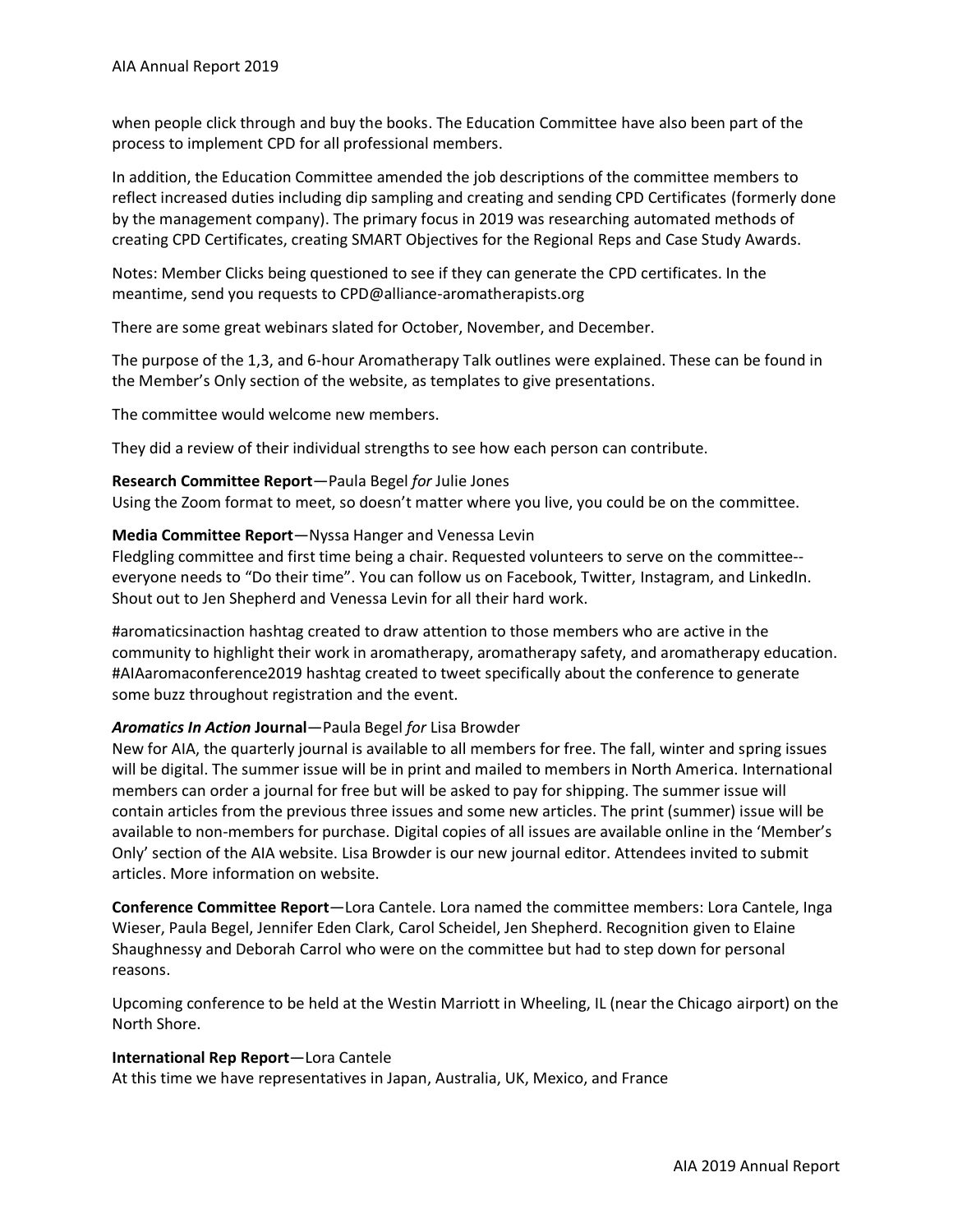#### **National Representatives Report**—Denise Joswiak and Mary Ellen Dorey

We now have 39 Representatives in North America. Representatives were acknowledged and received certificates to those present.

#### **Membership/Nominations Report**—Nancy Lubin

We currently have the following open positions available for the 2019 election: President, Secretary, three Board positions (one Associate member may be considered for a director position).

We had a 13% increase in membership in 2019.

#### **Additional Certificates Awarded**

Conference Committee-as already stated

Extraordinary service to AIA--Jen Shepherd

Appreciation: Sandy Vatter (for applying for nursing CE credits via AHNA), Elaine Shaughnessy (Conference Committee), Bridget Kelly (for creating the Conference Proceedings Manual), Cary Castor (for applying for Massage Therapy credits via NCBTMB.

#### **Committee Chairs Acknowledged:**

Denise Joswiak and Mary Ellen Dorey – Representatives Nyssa Hanger and Venessa Levin – Media Committee Colleen Thompson – Education Committee Carol Scheidel – Fundraising Committee Nancy Lubin and David Kropp – Membership and Nominations Committees Lisa Browder – AIA Journal Editor

Motion to conclude @ 6:10 pm made by Lola King, seconded by Nyssa Hanger

### Clinical Committee

Clinical Committee Members: Linda Weihbrecht (Chair), Mary Alexis, Donna Audia, Michelle Cohen, Deborah Niswonger, Sue Pace, Deb Reis, and Carol Scheidel

The Clinical Committee completed the Aromatherapy Safety Guidelines for Clinical Facilities, now published for members on the AIA website. Committee members participated in an important round table virtual meeting on the subject of the guidelines; why they were created, how they are shared, and their importance in serving as a resource in the development of aromatherapy policy

Our committee has drafted a disclaimer for the first set of guidelines to be approved by the executive board. We also continue to develop the pediatric safety guidelines in a clinical setting, and hope to have a shared drive to store our work and to create efficiency.

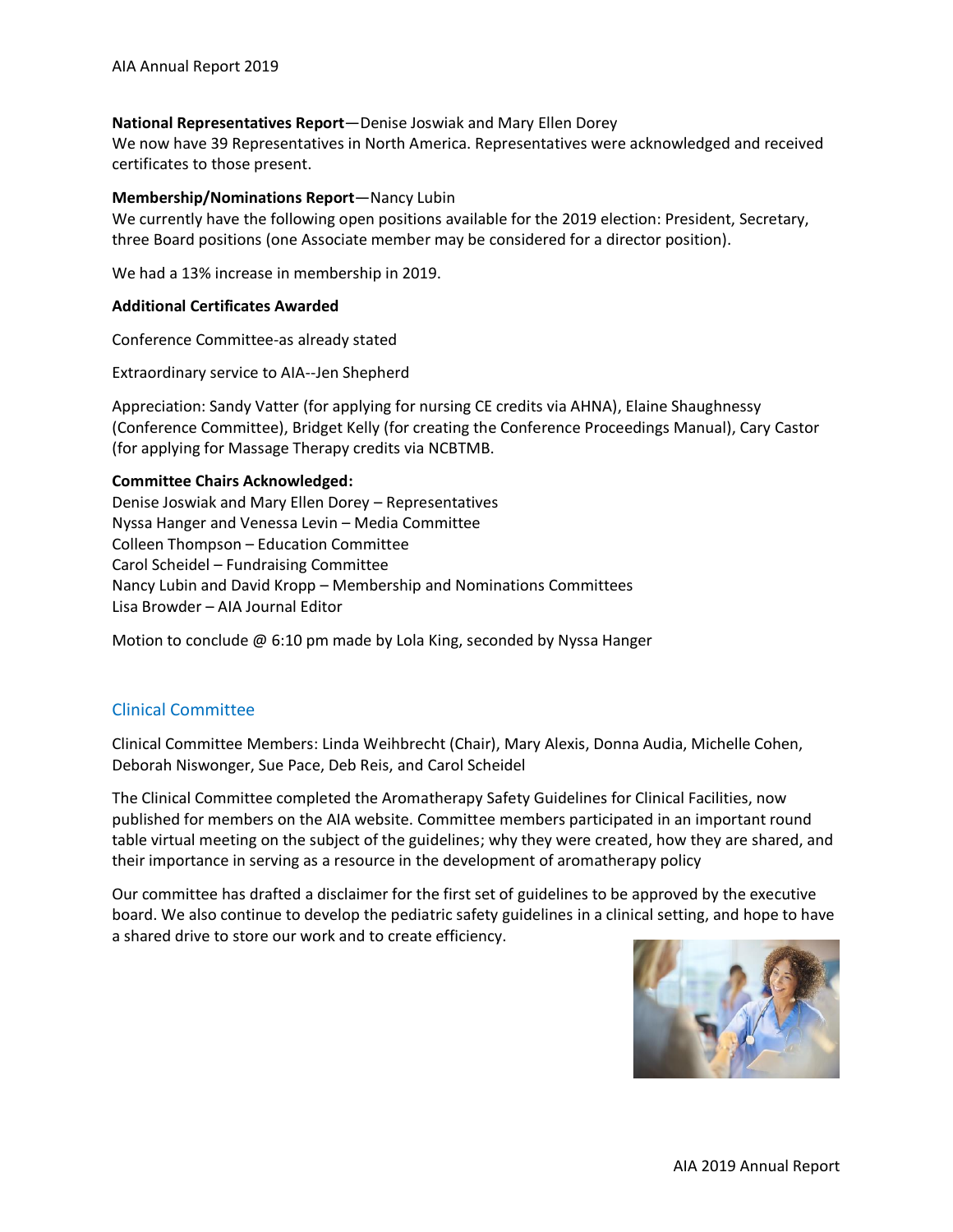## Conference Committee

Conference Committee Members: Lora Cantele and Inga Wieser – (Co-Chairs), Jennifer Eden Clark, Paula Begel, Jen Shepherd, Elaine Shaughnessy.

The Committee worked hard throughout the last 18 months to organize a successful conference. We were very happy to be back in Minneapolis, Minnesota (location of our 2011 conference) and engaging with the holistic nursing community once again. Our conference was held at the DoubleTree Hotel in St. Louis Park. We worked closely with the Minneapolis medical community to integrate and support the relationships between nurses and doctors with aromatherapists.



With the theme Building Bridges: The Future of Aromatics in Integrative Healthcare, our aim with this event is to highlight those in clinical settings that have successfully integrated aromatherapy into their hospital, nursing home, hospice, or clinic. These applications are not only effective in alleviating symptoms and provide comfort, but have also been shown to reduce medications, are helpful in lieu of opioids, shorten hospital stays and save hospitals and patients money. We also revisited the basic tenants of good health and skills that every well-rounded aromatherapy practitioner should employ in their practice, e.g. nutrition, good sleep, relaxation, exercise, fresh air, and sunlight. We discussed Health Freedom Laws and what it means for the aromatherapy practitioner and how to conduct your consultations in a way that protects you from practicing medicine without a license. With much discussion in social media about aromatherapy and cancer care claims, the AIA aspired to provide clarity in how aromatherapy can be used in cancer care as well as discuss the terms used to describe actions of the essential oils associated with cancer. The industry leaders presented topics from the basics of aromatherapy to bridging and building a harmonious relationship with the medical community. Attendees gained valuable knowledge and skills from our distinguished panel of speakers, including Dr. Jane Buckle who presented our keynote lecture via video.

Our pre-conference lectures were carefully chosen to provide opportunities to learn new skills to enhance blending and understand chemistry, to enhance understanding of mental health concerns and special needs clients, and to help to develop and implement a research question and study.

We received wonderful feedback from our attendees on the quality of information shared by our distinguished speakers. We had a significant number of attendees from the nursing community in attendance at this event. While the attending aromatherapists were please to gain deeper insight into the pathologies discusses and the processes and procedures involved in providing aromatherapeutic care in clinical environments, the nurses in attendance were pleased with the generosity of speakers in sharing their protocols and formulas for successful care outcomes.

At this conference, we provided attendees with what we called Morning Pulse! This was a way to allow attendees to get some movement going in preparation for the long day of lectures. Attendance was optional and we provided one offering each morning (Friday-Sunday). These include Aromatic Yoga, Qi Gong & 5 Element Moving Meditation, and Aromatic Meditation.

This year we have added something new! Poster Presentations. We had several presentations for review. There was a dedicated Q & A session with the poster presenters on the Thursday night during and after the Welcome Reception. This gave attendees the opportunity to learn more and to discuss these presentations with those who created them. Three awards were given. The first to Chi Man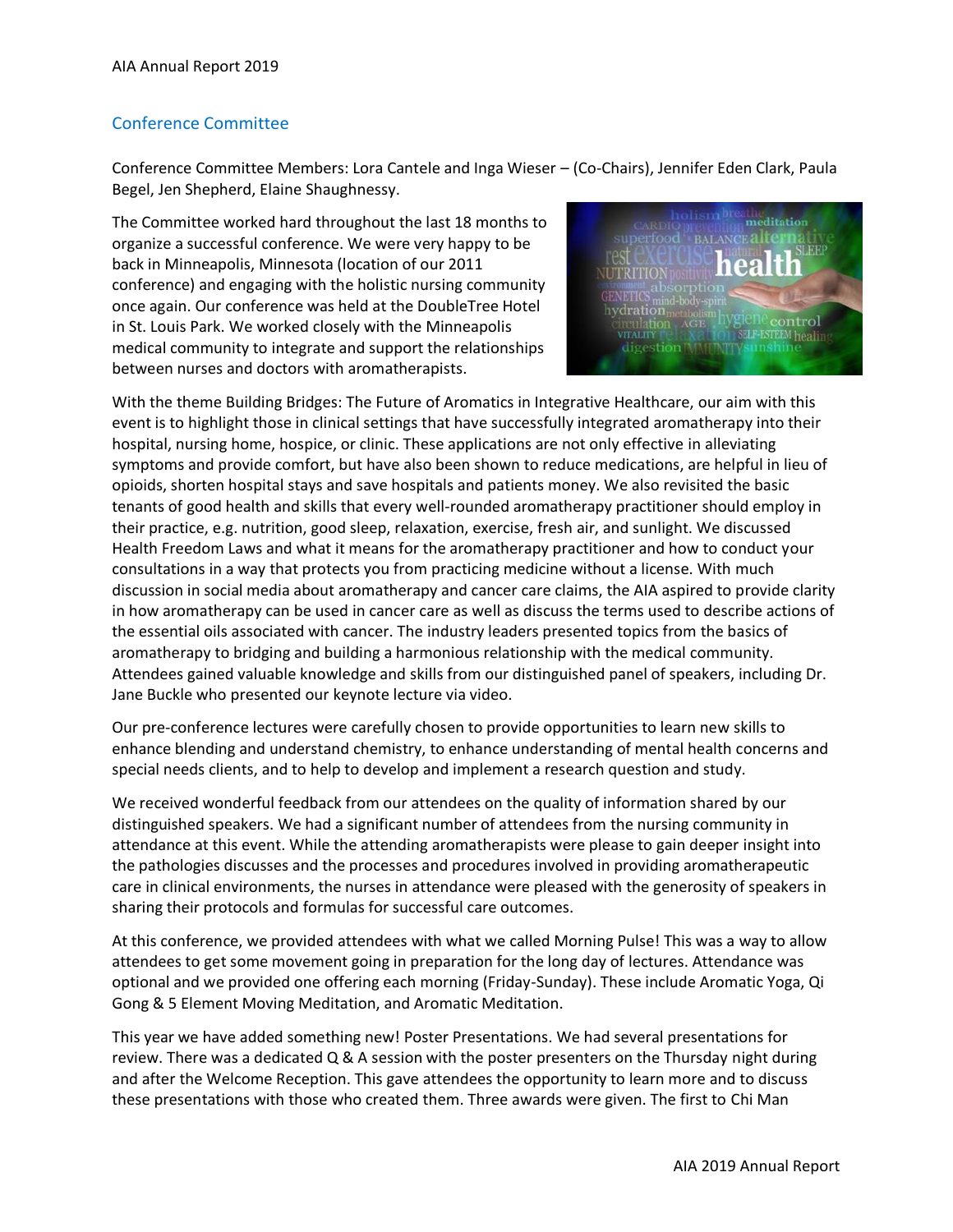Cynthia Cheung for winning the 'Best Clinical Application' (voted on by the AIA Clinical Committee) on the experience of foot bath and foot massage for Chinese elders with moderate to severe levels of dementia. The second one was awarded to Dr. Shannon Becker on the aromatherapeutic approach as a viable option for Ehlers-Danlos Syndrome symptom management (voted on by the AIA Research Committee). And the third award, the 'People's Choice' award, was given to Marian 'Marni' Reven for her poster on the impact of aromatherapy on nurses' stress at West Virginia Medicine using citrus aromatherapy patches.

With an understanding that there are many "hot topics" out there that our members want us to address, we added this as an agenda item to our conference and encouraged attendees to share their thoughts and concerns. We included a bulletin board for attendees to write their thoughts down on sticky notes to leave on display throughout the weekend. These were later collected and discussed during the Annual Member's Meeting and are being considered as topics to be integrated into the 2021 AIA Conference.

Attendees were welcomed with a conference bag (sponsored by Spotlight Naturals) and packed with donations from over 30 individuals and companies and a lively reception. Music was provided by pianist, Travis Anderson and the Floral Elixir Company provided distilled floral syrups for the cocktails and mocktails. We held a private Jazz & Champagne party for our speakers and sponsors as a thank you for their support. The private event was co-sponsored by the AIA Board of Directors, Lora Cantele of the International Journal of Professional Holistic Aromatherapy, Jodi Baglien of the Wisdom + Wellness Studio, and Floral Elixir Company. Music was provided by the Travis Anderson Trio. Our Gala Dinner and Awards Ceremony was held on Saturday night. Rhiannon Lewis received the Lifetime Achievement Award for her ongoing commitment to the larger aromatherapy community. Inga Wieser received the Founder's Award and Carol Scheidel received the President's Award for their service to AIA. Individuals from the various AIA Committees and AIA Representatives were recognized for their service. Following the Gala Dinner was an exceptional 80's dance party featuring Minneapolis's own wildly popular VJ Jake Rudh. Those not attending the Gala Dinner were able to purchase entry to the dance party.

Another new item for this event was our AIA Conference App! AIA purchased software from Cvent for this and the 2021 Conference. With the hard work of Inga Wieser, Carol Scheidel and Jennifer Eden Clark in setting this up, the result meant that attendees could scan a bar code as they entered and left the lectures to track their attendance for their CPD certificate; view the conference schedule; view map of the conference lecture hall, event and exhibit rooms workshops and expo; and see the hotel floor plan, and check their registration details.

Our Wellness Expo featured 29 vendors. The informational stalls represented aromatherapy schools, essential oil quality labs, research facilities, essential oil suppliers, trade journals, jewelry and more! Attendees were given a preview on Thursday evening and were able to shop throughout Sunday afternoon.

We held an auction and raffle. Donations arrived from over 30 individuals and companies. Attendees were able to purchase raffle tickets through Saturday evening and bid on lots of wonderful items through Sunday late morning. The funds from the auction and the raffle support our AIA Journal, *Aromatics In Action*.

We added a fundraiser to help support small distillers from around the world. We purchased heirloom and non-GMO seed packets from Botanical Interests and tea towels from Mary Lake-Thompson to sell. One hundred percent of the profits go to support small distillers from all over the world to help connect aromatherapists and distillers.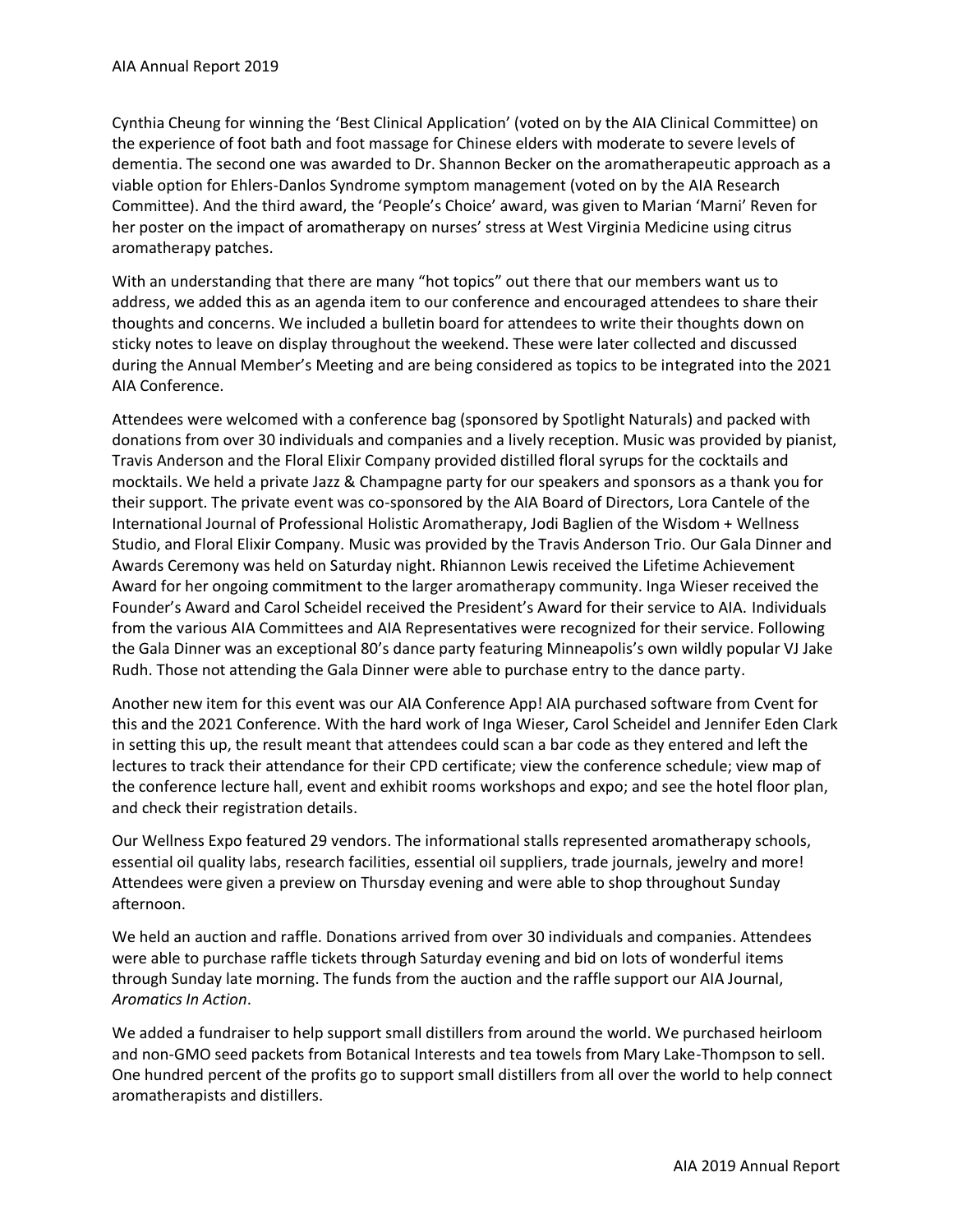AIA has instituted the '#AromaticsinAction' campaign to highlight members who are reaching out into the community to promote safe and effective use of essential oils. As more erroneous information and unsafe practices are being shared and promoted via social media and word of mouth, we as a community need to stand up and share the correct information and protect our precious plant resources and essential oils. The conference provided a platform for AIA to introduce this campaign and to encourage members to participate for the greater good of our aromatic community.

Our committee would also like to thank the additional assistance we received from Jodi Baglien (local knowledge), Nancy d'Angelo (Colorado support), Deborah Carroll (who also served on our committee for a time during our planning) and Carol Scheidel (our Treasurer who assisted with the Cvent platform and Sponsorship). We are also thankful to all our sponsors who made this conference possible and our exhibitors who brought valuable resources to our attendees.

Attendees came away with a wealth of new knowledge to incorporate within their life and practice, as well as spent time to reconnect and build new relationships to support their path in aromatherapy.

During the summer, we also secured the location for the 2021 AIA Conference to be held in Wheeling, Illinois (just outside Chicago). The Westin Chicago North Shore hotel provided an excellent location and free access to the Chicago Botanic Gardens, just 20 minutes away by free hotel shuttle. It is set in a pretty location with beautiful outdoor spaces and next to a walking trail along the Des Plaines River. The hotel provides comfortable and well-appointed rooms, large spaces, and great food. The 2021 Conference Committee was established and will be co-chaired by Inga Wieser and Carol Scheidel.

## Education Committee

## Education Committee Members:

Colleen Thompson *after Anita James* (Chair), Michelle Gilbert, Beth Hornak, Denise Joswiak, and Sheri Roach

1) The Education Committee amended the job descriptions of the committee members to reflect increased duties including dip sampling and creating and sending CPD Certificates (formerly done by the management company) for the monthly webinars and regional rep meetings.

2) Defining our Roles – Strengths/Weaknesses and Interests. To best explore the area in which each committee member could allocate their time and expertise, each committee member shared their strengths, weaknesses, and interests:

- Michelle has an expertise and interest in technology and copy editing.
- Denise has an expertise and interest in course curriculum development and teaching.
- Beth has an expertise in curriculum development, teaching, the safe and effective use of essential oils, formulation, chemistry and analyzing GC/MS samples.
- Colleen has an expertise and interest in curriculum development, teaching, research, and formulation.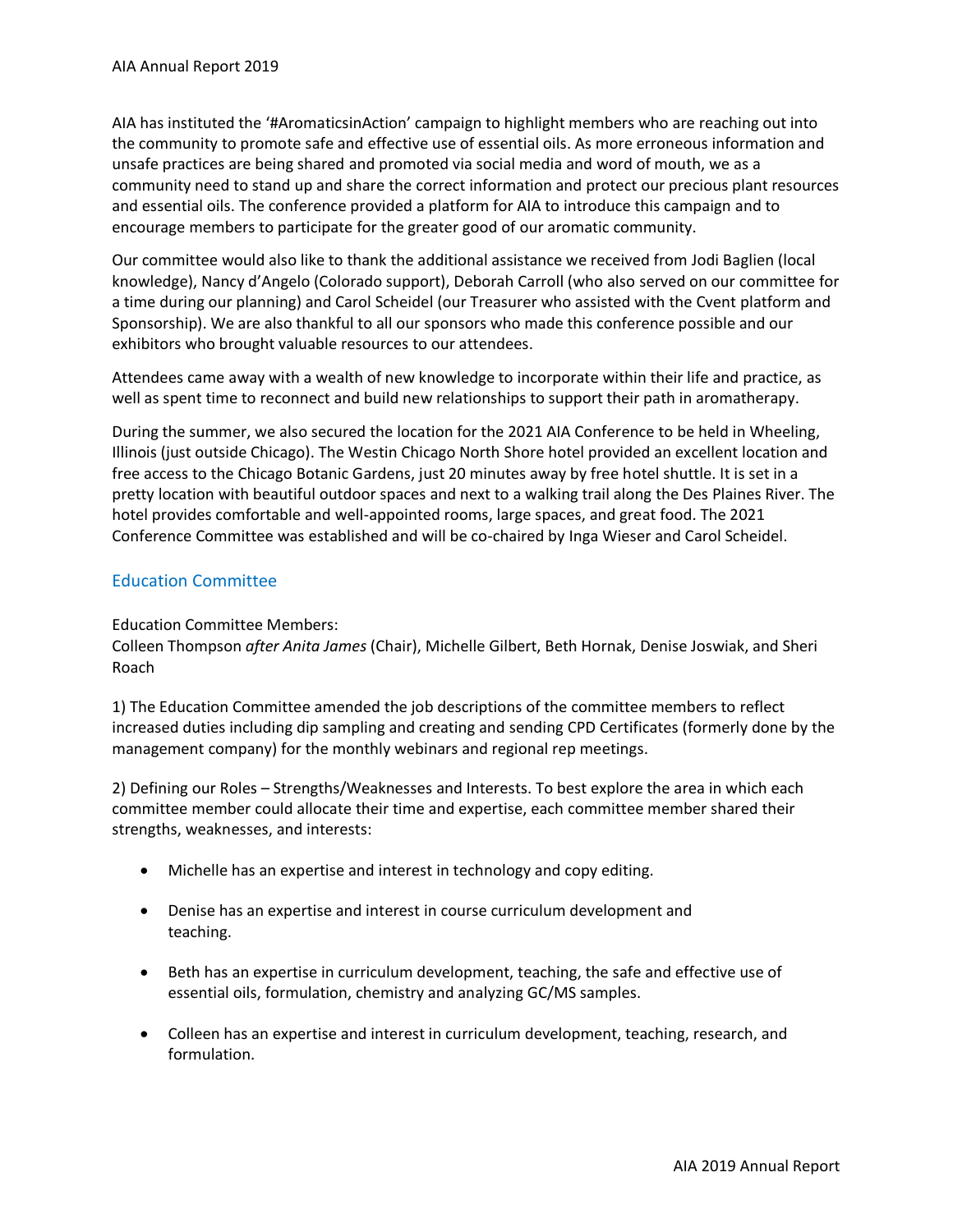### 3) CPD Certificates Revisited

- The task of producing the CPD Certificates for webinars and Regional meetings has been allocated to the Education Committee.
- Michelle Gilbert researched programs to automate the production of the CPD Certificates to reduce the time and make the process more streamlined. As a result, Michelle recommended Jotform. Jotform is free up to 100 submissions per month and the Bronze Level for non-profits is \$10.00 per month.
- Jot Form is a very affordable, effective and fairly effortless way in which to generate CPD Certificates for webinars and regional meetings. The forms would have to be updated each month, which would generally take just a few minutes.
- Upon presenting this proposal to the Board of Directors, Carol Scheidel, Treasurer, suggested that we explore Memberclicks to determine if it would have the ability to create automated CPD Certificates. The AIA is using the Memberclicks platform for its website. Carol offered to look into this, along with Michelle Gilbert. As a result, Carol and Michelle reported to the Education Committee that Memberclicks did perform this function as well as other functions that could be used by the AIA. The cost for this program is \$3,000.00 per year. This was brought to the Board who subsequently approved the expenditure of \$3,000.00 annually for the Memberclicks Program.

#### 4) Webinars held in 2019

| January 16, 2019   | Kayla Fioravanti/Cosmetic Formulation                                                                          |
|--------------------|----------------------------------------------------------------------------------------------------------------|
| February 20, 2019  | Liz and James Fulcher/Choosing and Caring for a Still                                                          |
| March 27, 2019     | Moving Towards Evidence-Based Aromatherapy; A Primer on Peer Reviewed<br>Research                              |
| April 17, 2019     | Therese Miller/Intro to Chinese Medicine Formulations                                                          |
| May 15, 2019       | Donna-Maria Coles Johnson/Cosmetic Formulation Legislation                                                     |
| June 19, 2019      | Charle Pan-Dawson/Enfleurage of Lilac Essential Oil                                                            |
| July 17, 2019      | Kc Rossi/Business Development                                                                                  |
| August 21, 2019    | Dr. Jessie Hawkins/The Five Pillars of Professional Conduct                                                    |
| September 18, 2019 | Pam Conrad/Woman's Health                                                                                      |
| October 16, 2019   | Virginia (Joy) Musacchio/Metaphysics o Science and Energetics Meet                                             |
| November 20, 2019  | Marco Valussi, Robert Tisserand, Timothy Miller, and Melani Kovac<br><b>Functional Group Theory Discussion</b> |
| December 18, 2019  | Interactive Holiday Webinar                                                                                    |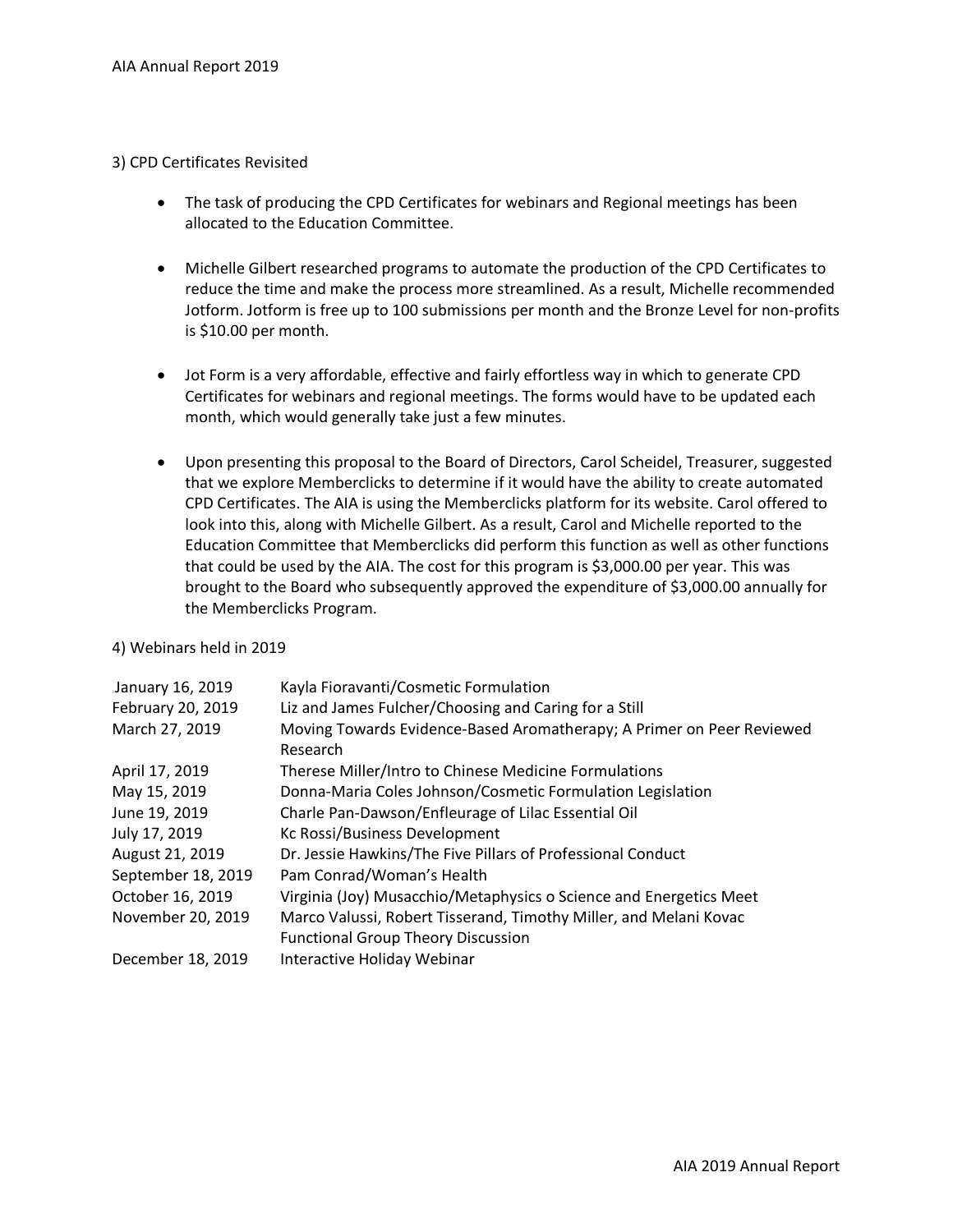Ongoing:

1) Writing SMART Objectives: Denise to send a link for the committee members to review the SMART Objectives. For the next Education Committee Meeting, each committee member is to come with 3 to 4 SMART Objectives



2) Case study Award

## Fundraising Committee

Carol Scheidel (Chair), Cary Caster, and Clarissa Guardiola

The Fundraising Committee was focused on securing sponsors for the 2019 conference.

## **2019 Conference Sponsors**

Platinum Sponsors: Aromahead Institute, Aromatics International, and Nature's Gift

Gold Sponsors: American College of Healthcare Sciences, Nishant Aromas, 21 Drops Essential Oil Therapy®, and Laboratoire PhytoChemia.

Silver Sponsor: Spotlight Naturals

Keynote Sponsors: Aeroscena, Bioesse Technologies, Nature's Gift, and Plant Extracts International

Lifetime Achievement Award Sponsor: Be Kind Botanicals

Welcome Bag Sponsor: Spotlight Naturals

Speaker Sponsor: The *International Journal of Professional Holistic Aromatherapy*

Friend of AIA Sponsor: Flower Road

Apologies to those, if any, not included here.

## Journal



*Aromatics in Action* continues to evolve. We have added a separate contributor section so authors can include more information than was allowed at the conclusion of their articles and we changed the look of the contents page to reflect categories for easy reference – all articles listed under "Articles," case and clinical studies listed under "Studies," current research of interest to our members listed under "Research Spotlight," etc.

We have added themes for each issue through 2021 and have ironed out the notification system for advertisements so advertisers are given plenty of time to renew and perhaps submit an updated ad. Additionally, I am reaching out to members and/or individuals with an expertise in the next issue's theme to try to develop both new contacts and perhaps new members.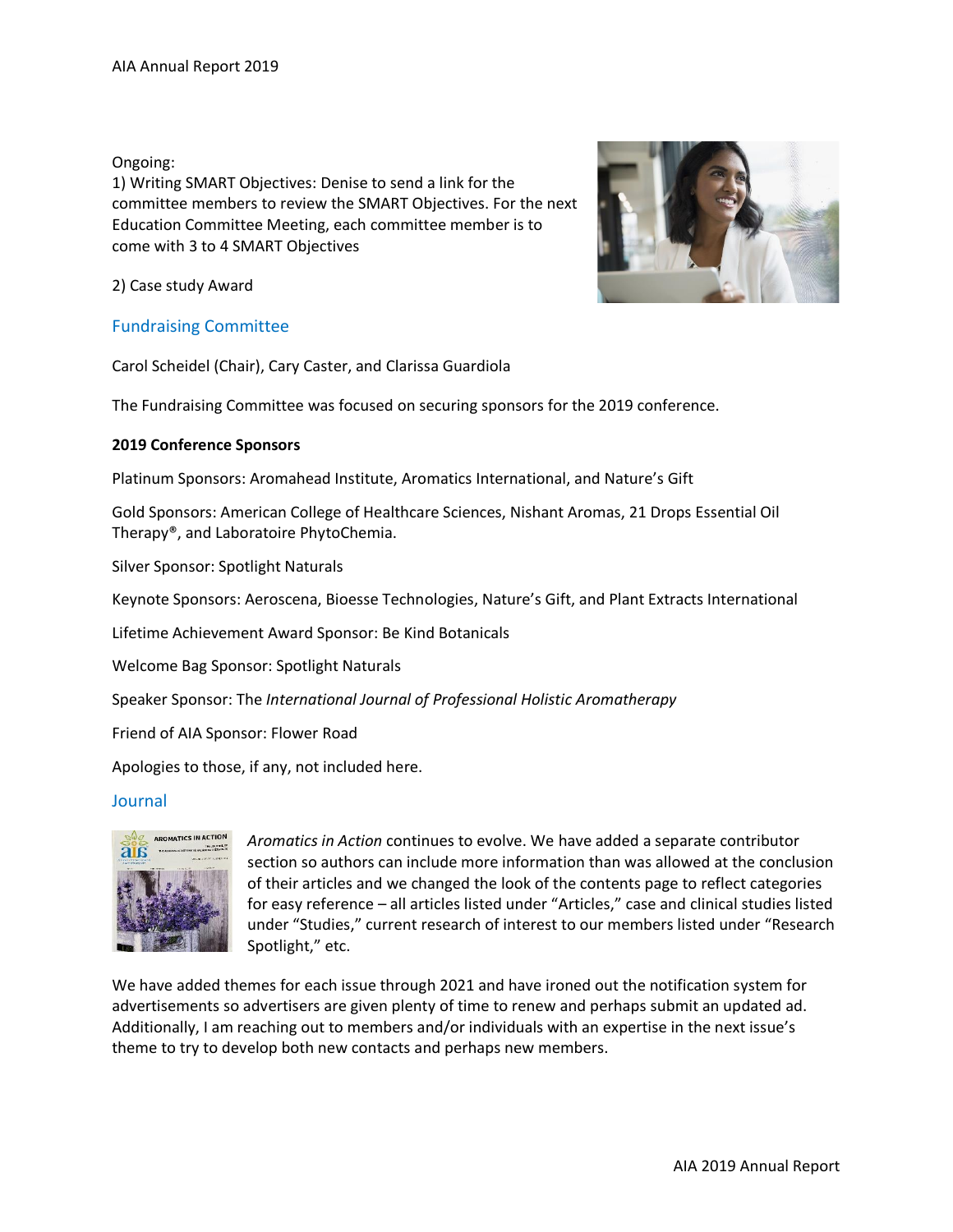## Media Committee

The Media Committee used Social Media to promote the Monthly Webinars, the 2019 AIA conference, as well as Shout-Outs, and Promotion graphics in recognition of sponsors and contributors for the 2019 Conference, the AIA journal & related AIA events and opportunities. The Media Committee added Instagram, LinkedIn and Twitter to our Social Media presence (in addition to Facebook) and helped to increase social media presence and followers overall. It also continues to work on tactical plans and policies to increase overall exposure and ensure our members stay informed of all relevant AIA news, events, seminars, membership benefits and opportunities. It is currently lacking in committee members and needs to build it is team to execute all the goals for the Committee.

## Membership Committee

Membership is up 7%

| Membership level     | # of members 2018 | # of members 2019 | % of change |
|----------------------|-------------------|-------------------|-------------|
| Honorary             | 9                 |                   |             |
| <b>APAIA</b>         | 10                | 10                |             |
| Professional         | 248               | 256               | 3.2%        |
| Associate            | 256               | 262               | 2.3%        |
| Business (1 member)  | 11                | 15                | 3.6%        |
| Business (up to 5)   |                   | 22                | 1000%       |
| <b>Total Members</b> | 536               | 574               | 7%          |

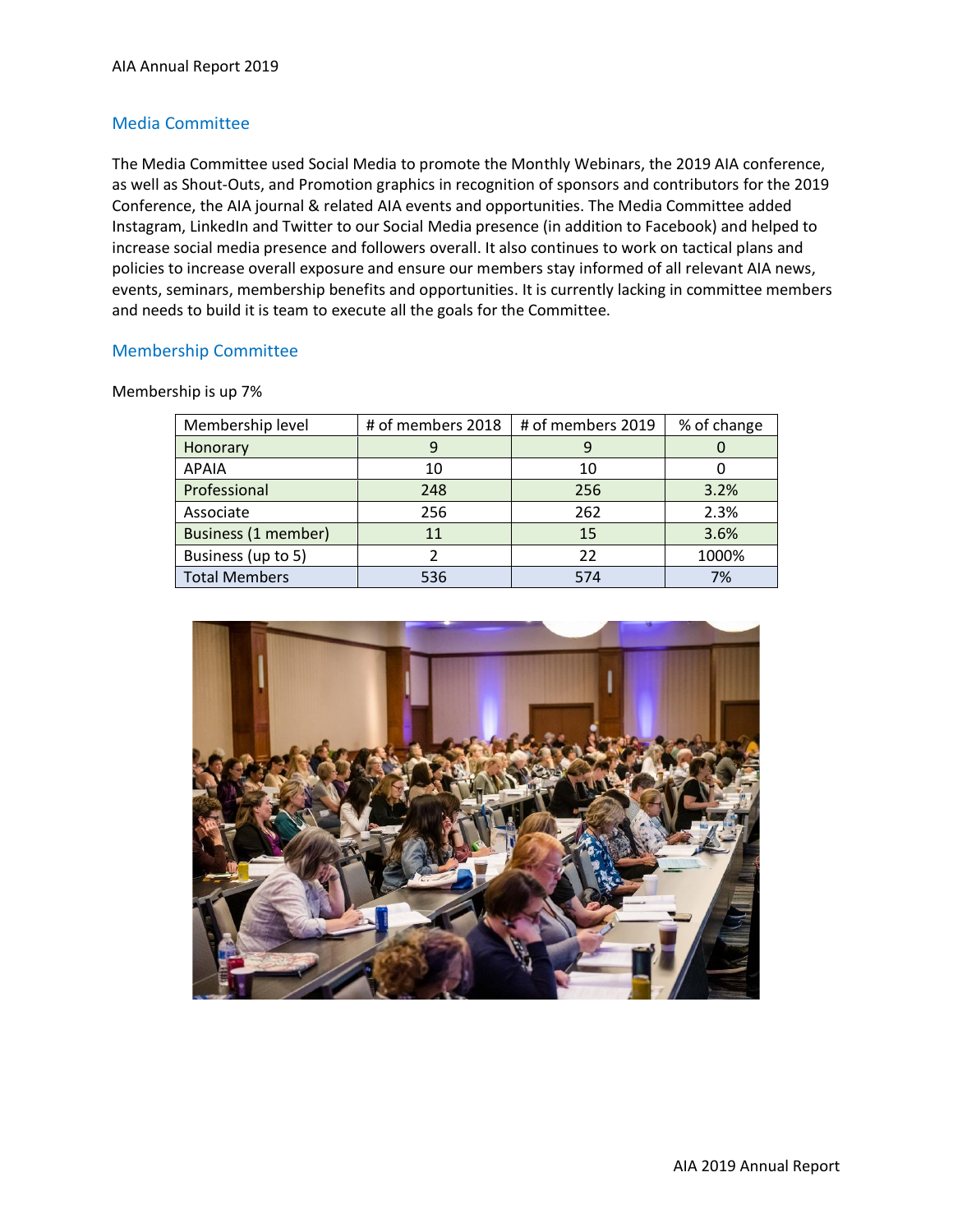## Representatives

National Representatives are Denise Joswiak and MaryEllen Dorey; International Representative is Lora Cantele

With a desire to grow our National Representation, a letter created by Denise was sent to the entire membership to invite individual members to consider stepping up as a representative for their state or region. This request resulted in an overwhelming response from our membership and AIA gained many more representatives across the US. Denise Joswiak invited Mary Ellen Dorey to join her as co-National Representative to help establish new protocols and aid in recruiting additional representatives for the organization. We now have 39 Representatives in North America.

A similar letter was sent to our international members by Lora Cantele which resulted in much interest from our members overseas. We have representatives in Japan, Australia, UK, Mexico, Korea and France.

## Research Committee

Committee Members: Julie Jones (Chair), Marian Reven, Linda Anne Kahn, Jan Tomaino, Shannon Becker, Bonnie O'Neill (n/a), Paula Begel (Board Liaison)

The AIA Research Committee met 11 times in 2019, missing July 2019 due to unavailability of members.

Each committee member is expected to complete at least one review of a credible aromatherapy-based research study per quarter to post on the website. Articles are to be from 2015 forward. The office is posting these as they are submitted.

Committee members are asked to submit one 179-word review of research for the journal—this is something that interests the committee member and is considered extra after website articles.

Work on updating the AIA Research grant proposal application was led by Marni Reven and finished documents were sent to the board, approval was received, and ultimately the grant awarded to Shannon Becker for her study.

Shannon Becker presented the AIA Webinar about research in March 2019. Linda Anne Kahn is planning an education talk about lymph and edema.

AIA journal club and research facebook page continues to grow and add followers. Members of the committee are encouraged to go to the page frequently and maintain as a group.

A plan to interview Marni Reven and Shannon Becker about research studies is in progress.

2019 Conference generated much interest in the research committee and the committee expects potentially five new members by 2020. The process of applying and approving applicants is ongoing.

Committee members active at the AIA Conference include Linda-Anne Kahn (speaker), Shannon Becker (poster presentation), Marni Reven (poster presentation), and Jan Tomaino (volunteer).